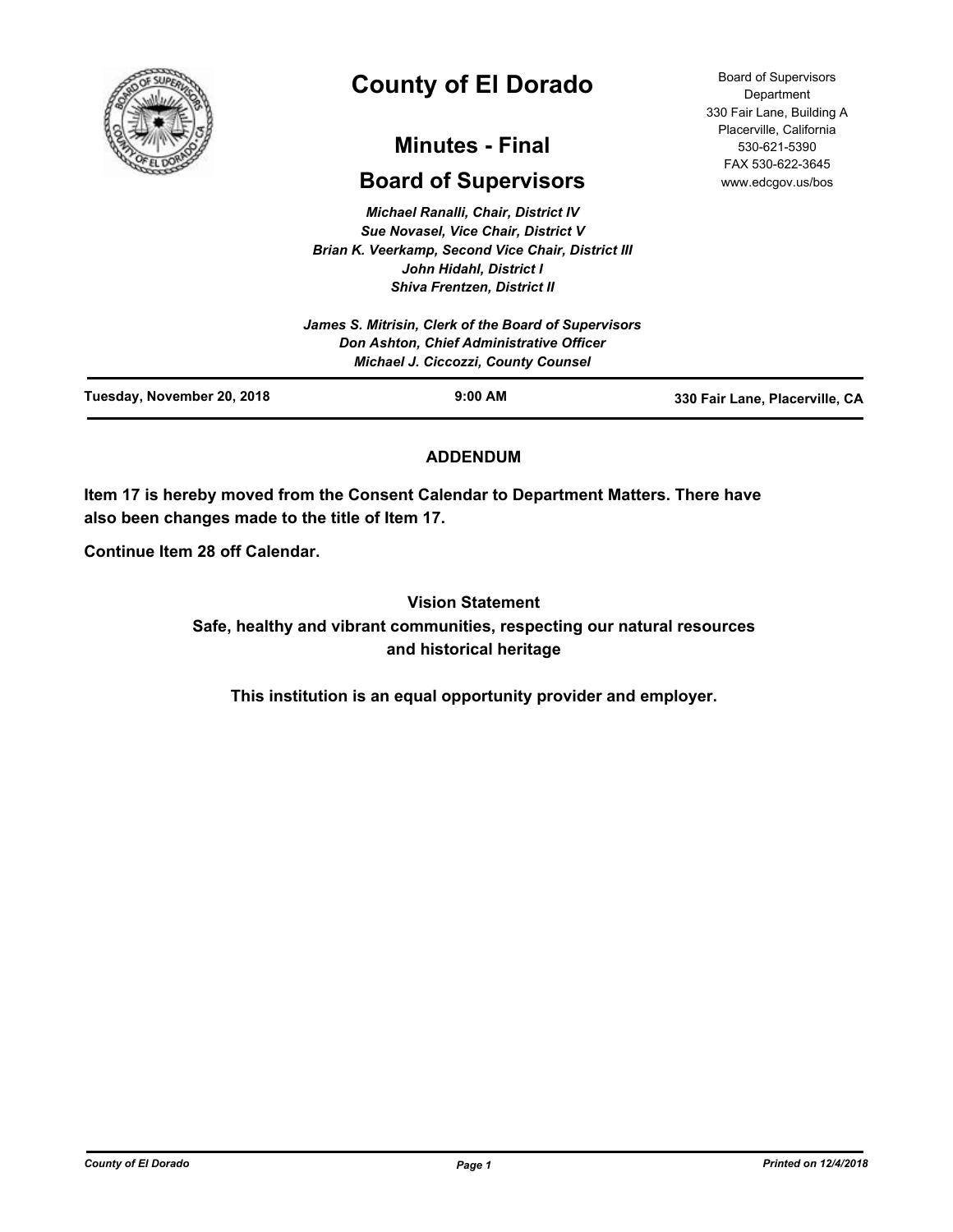Live Web Streaming and archiving of most Board of Supervisors meeting videos, all meeting agendas, supplemental materials and meeting minutes are available on the internet at: http://eldorado.legistar.com/Calendar.aspx

To listen to open session portions of the meeting in real time, dial (530) 621-7603. This specialized dial in number is programmed for listening only and is operable when the audio system inside the meeting room is activated. Please be advised that callers will experience silence anytime the Board is not actively meeting, such as during Closed Session or break periods.

The County of El Dorado is committed to ensuring that persons with disabilities are provided the resources to participate in its public meetings. Please contact the office of the Clerk of the Board if you require accommodation at 530-621-5390 or via email, edc.cob@edcgov.us.

The Board of Supervisors is concerned that written information submitted to the Board the day of the Board meeting may not receive the attention it deserves. The Board Clerk cannot guarantee that any FAX, email, or mail received the day of the meeting will be delivered to the Board prior to action on the subject matter.

The Board meets simultaneously as the Board of Supervisors and the Board of Directors of the Air Quality Management District, In-Home Supportive Services, Public Housing Authority, Redevelopment Agency and other Special Districts.

For Purposes of the Brown Act § 54954.2 (a), the numbered items on this Agenda give a brief description of each item of business to be transacted or discussed. Recommendations of the staff, as shown, do not prevent the Board from taking other action.

Materials related to an item on this Agenda submitted to the Board of Supervisors after distribution of the agenda packet are available for inspection during normal business hours in the public viewing packet located in Building A, 330 Fair Lane, Placerville or in the Board Clerk's Office located at the same address. Such documents are also available on the Board of Supervisors' Meeting Agenda webpage subject to staff's ability to post the documents before the meeting.

# **PROTOCOLS FOR PUBLIC COMMENT**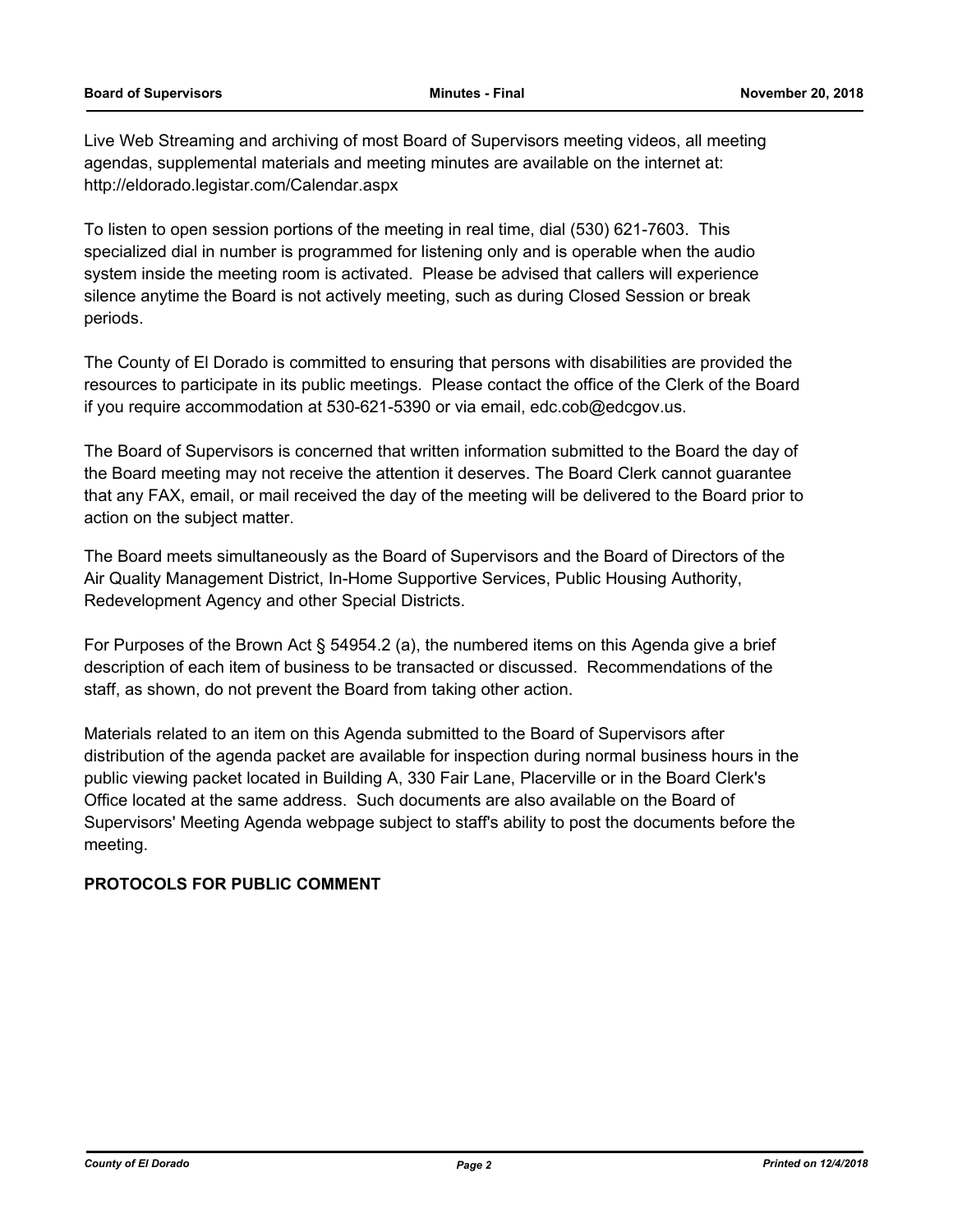Public comment will be received at designated periods as called by the Board Chair.

Public comment on items scheduled for Closed Session will be received before the Board recesses to Closed Session.

Except with the consent of the Board, individuals shall be allowed to speak to an item only once.

On December 5, 2017 the Board adopted the following protocol relative to public comment periods:

Time for public input will be provided at every Board of Supervisors meeting. Individuals will have three minutes to address the Board. Individuals authorized by organizations will have three minutes to present organizational positions and perspectives and may request additional time, up to five minutes. At the discretion of the Board, time to speak by any individual may be modified.

A total of 20 minutes will be allocated for public comment during Open Forum and for each agenda item to be discussed. Public comment on certain agenda items designated and approved by the Board may be treated differently with specific time limits per speaker or a limit on the total amount of time designated for public comment. It is the intent of the Board that quasi-judicial matters have additional flexibility depending upon the nature of the issue.

Individual Board members may ask clarifying questions but will not engage in substantive dialogue with persons providing input to the Board.

If a person providing input to the Board creates a disruption by refusing to follow Board guidelines, the Chair of the Board may take the following actions.

Step 1. Request the person adhere to Board guidelines. If the person refuses, the Chair may ask the Clerk to turn off the speaker's microphone.

Step 2. If the disruption continues, the Chair may order a recess of the Board meeting.

Step 3. If the disruption continues, the Chair may order the removal of the person from the Board meeting.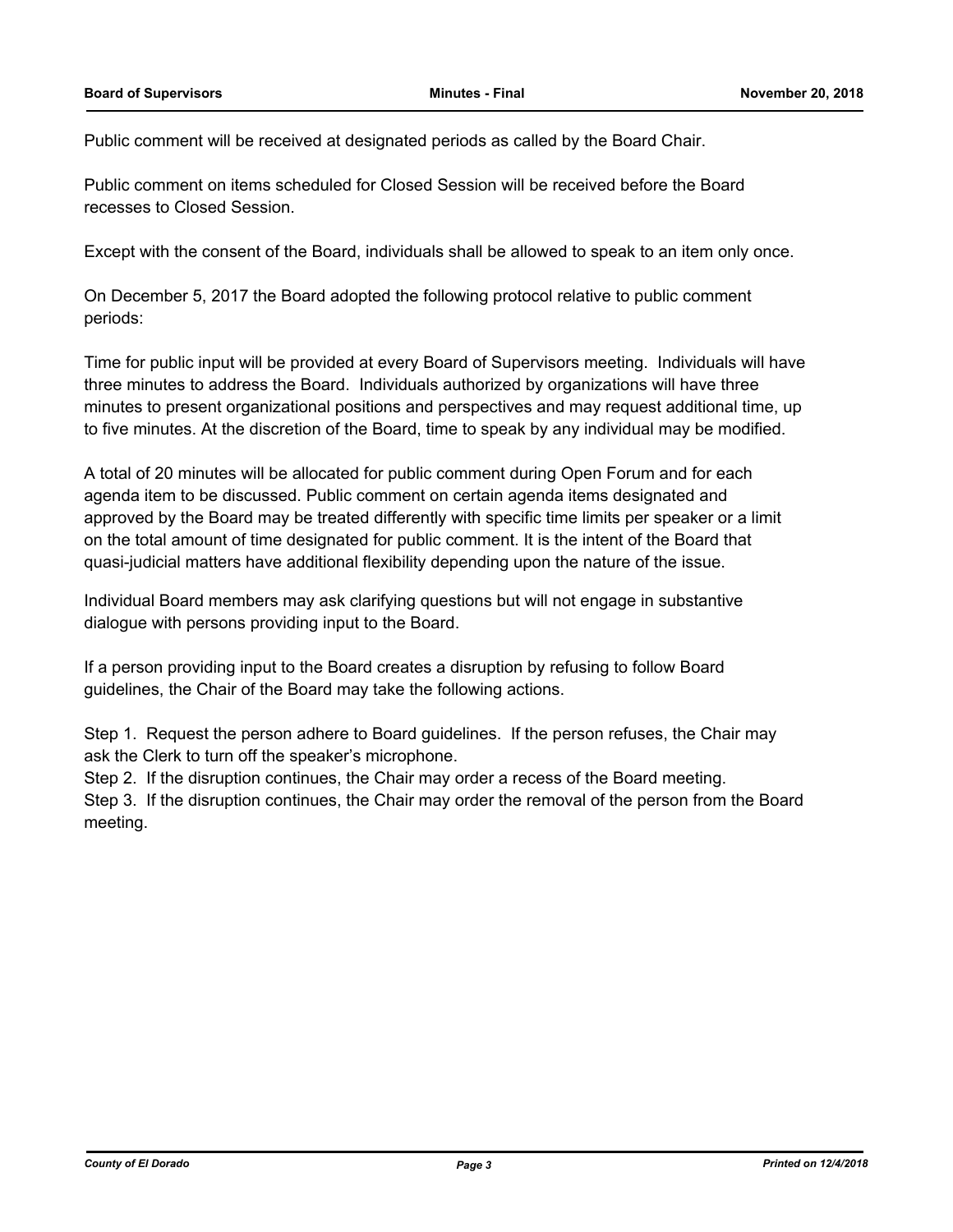#### **9:01 A.M. - CALLED TO ORDER**

Present: 5 - Supervisor Veerkamp, Supervisor Frentzen, Supervisor Ranalli, Supervisor Novasel and Supervisor Hidahl

#### **INVOCATION AND PLEDGE OF ALLEGIANCE TO THE FLAG**

**Supervisors Novasel and Hidahl gave the invocation. Supervisor Veerkamp led the Pledge of Allegiance to the Flag.**

#### **ADOPTION OF THE AGENDA AND APPROVAL OF THE CONSENT CALENDAR**

*Public Comment: K. Payne*

**A motion was made by Supervisor Veerkamp, seconded by Supervisor Frentzen to Adopt the Agenda and Approve the Consent Calendar with the following changes: Pull items 2, 15 and 16 for discussion.**

**Yes:** 5 - Veerkamp, Frentzen, Ranalli, Novasel and Hidahl

The Board may make any necessary additions, deletions or corrections to the agenda including moving items to or from the Consent Calendar and adopt the agenda and the Consent Calendar with one single vote. A Board member may request an item be removed from the Consent Calendar for discussion and separate Board action. At the appropriate time as called by the Board Chair, members of the public may make a comment on matters on the Consent Calendar prior to Board action.

# **OPEN FORUM**

*Public Comment: M. Smith, K. Payne, M. Lane, T. Kayes, B. Richart.*

[18-1845](http://eldorado.legistar.com/gateway.aspx?m=l&id=/matter.aspx?key=25195) **OPEN FORUM** (See Attachment)

Open Forum is an opportunity for members of the public to address the Board of Supervisors on subject matter that is not on their meeting agenda and within their jurisdiction. Public comments during Open Forum are limited to three minutes per person. Individuals authorized by organizations will have three minutes to present organizational positions and perspectives and may request additional time, up to five minutes. The total amount of time reserved for Open Forum is 20 Minutes.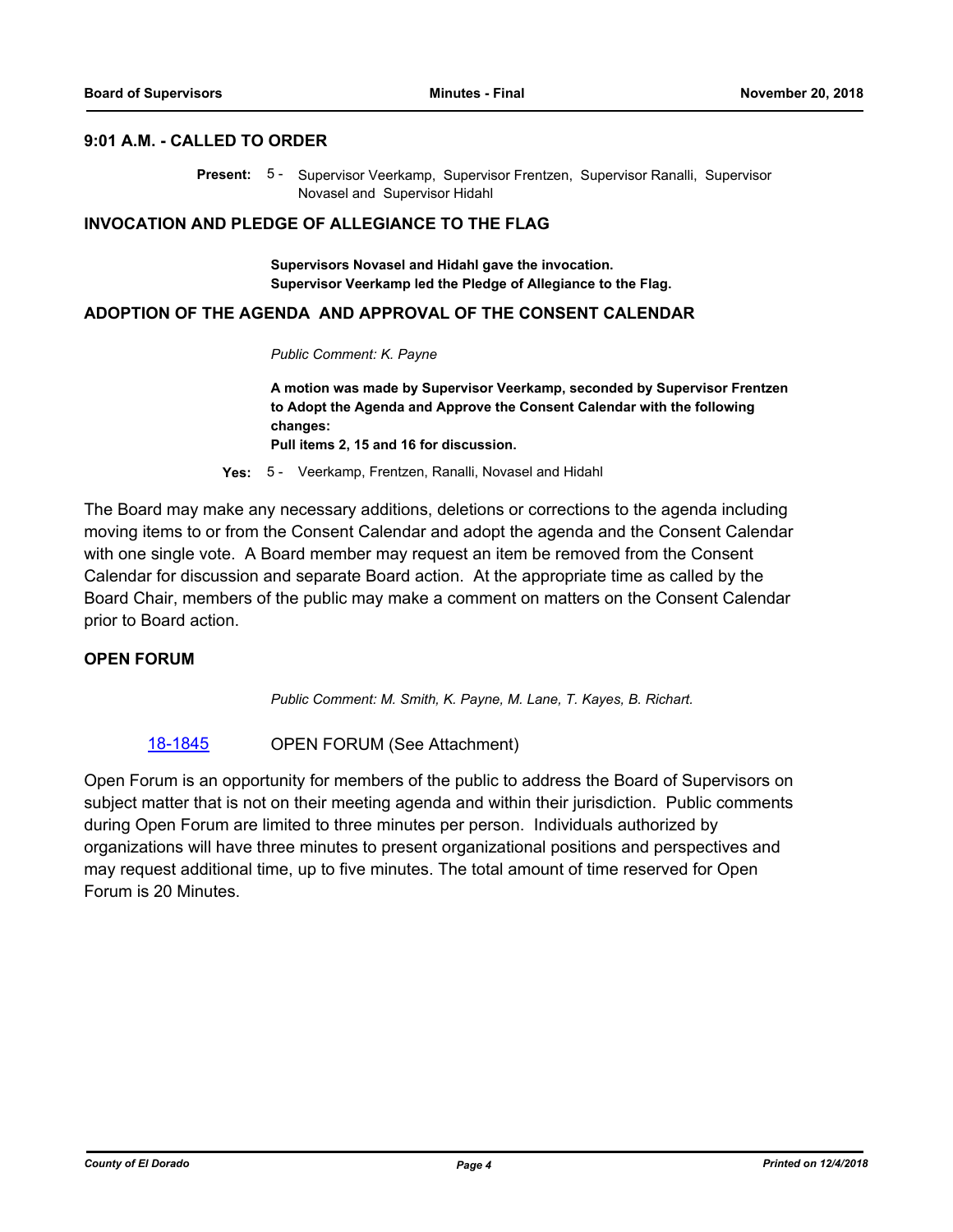# **CONSENT CALENDAR**

**1.** [18-1806](http://eldorado.legistar.com/gateway.aspx?m=l&id=/matter.aspx?key=25157) Clerk of the Board recommending the Board approve the Minutes from the regular meeting of the Board on November 13, 2018.

**This matter was Approved upon adoption of the Consent Calendar.**

### **GENERAL GOVERNMENT - CONSENT ITEMS**

**2.** [18-1688](http://eldorado.legistar.com/gateway.aspx?m=l&id=/matter.aspx?key=25039) Chief Administrative Office, Parks Division, recommending the Board adopt and authorize the Chair to sign Resolution **235-2018** authorizing payment of \$20,000 to the City of Placerville (City) to offset maintenance and operational costs associated with use of the Placerville Aquatic Center by residents of the County who reside outside of the City limits, with funding included in the Fiscal Year 2018-19 Adopted Budget, and find that the contribution is of general county interest and/or that the cost of maintenance is increased by reason of use by residents of the county outside of the city. (4/5 vote required for finding to Adopt Resolution)

# **FUNDING:** General Fund.

**A motion was made by Supervisor Hidahl, seconded by Supervisor Veerkamp to Adopt Resolution 235-2018 and make a finding of a public purpose being served by providing additional recreational opportunities to County residents who use the pool, which helps promote the health and welfare of citizens.**

- **Yes:** 5 Veerkamp, Frentzen, Ranalli, Novasel and Hidahl
- **3.** [18-1782](http://eldorado.legistar.com/gateway.aspx?m=l&id=/matter.aspx?key=25133) Chief Administrative Office and Planning and Building Department recommending the Board adopt and authorize the Chair to sign Resolution of Intention **240-2018** to amend the Zoning Ordinance for the purpose of streamlining Vacation Home Rental permitting.

#### **FUNDING**: N/A

**Resolution 240-2018 was Approved upon adoption of the Consent Calendar.**

**4.** [18-1681](http://eldorado.legistar.com/gateway.aspx?m=l&id=/matter.aspx?key=25032) Clerk of the Board, based upon the recommendation of the Cameron Park Design Review Committee, recommending the Board make the following appointment to the Cameron Park Design Review Committee: Reappoint Dyana Anderly, Resident, Term Expiration 01/01/2022.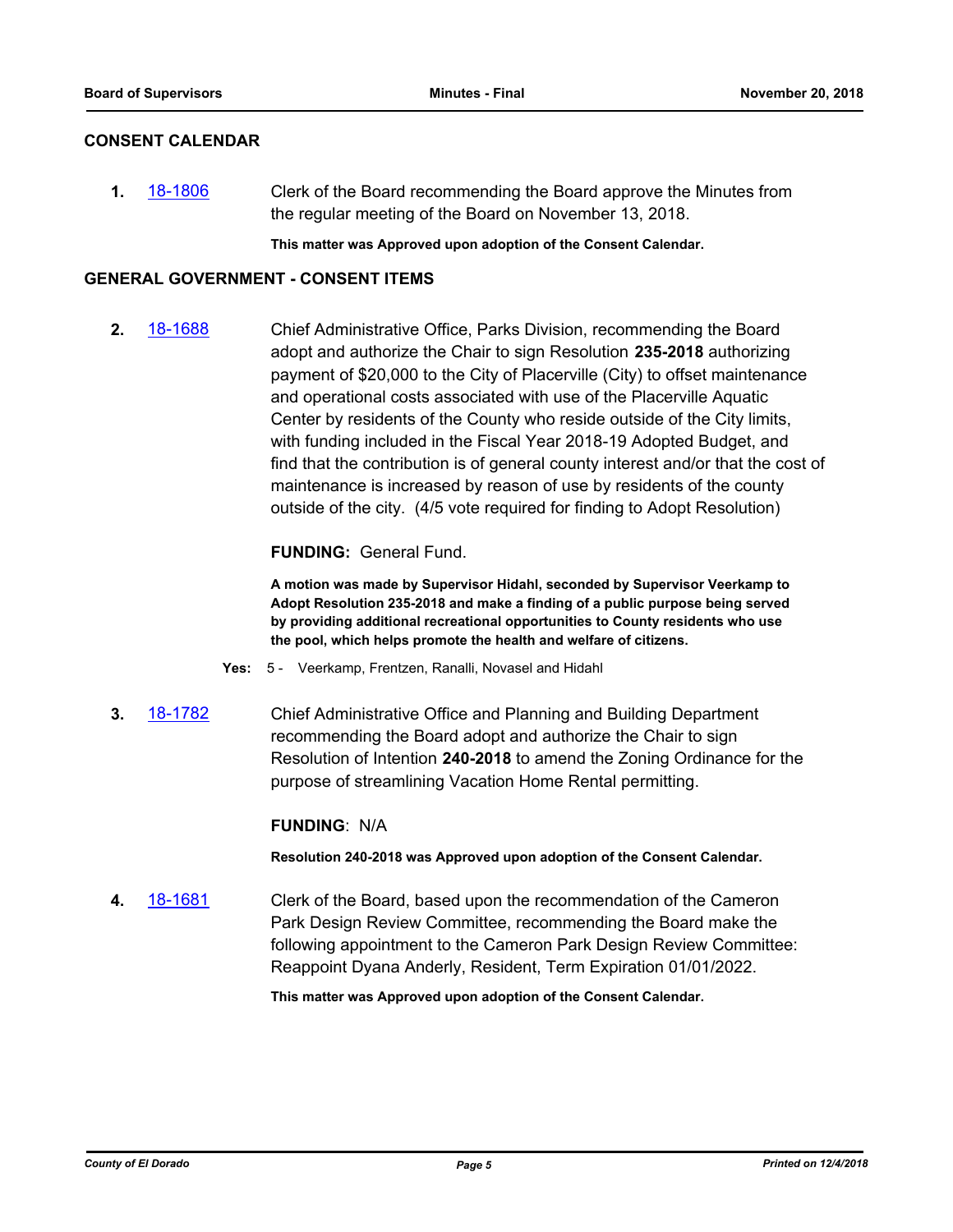- **5.** [18-1755](http://eldorado.legistar.com/gateway.aspx?m=l&id=/matter.aspx?key=25106) Human Resources Department recommending the Board approve and adopt the revised department-specific class specifications for the following:
	- 1) Chief Administrative Office: Chief Fiscal Officer UM;

2) Elections Department: Assistant Registrar of Voters and Registrar of Voters;

- 3) Human Resources Department: Director of Human Resources;
- 4) Probation Department: Chief Probation Officer;
- 5) Department of Transportation: Director of Transportation; and
- 6) Treasurer/Tax Collector's Office: Assistant Treasurer/Tax Collector.

### **FUNDING:** N/A

**This matter was Approved upon adoption of the Consent Calendar.**

**6.** [18-1766](http://eldorado.legistar.com/gateway.aspx?m=l&id=/matter.aspx?key=25117) Human Resources Department recommending the Board consider the following:

> 1) Award Request for Proposal 19-961-007 to the successful proposer, Occu-Med;

2) Authorize the Risk Manager to negotiate an Agreement with Occu-Med, in an amount not to exceed \$237,600 for the period of January 1, 2019 through December 31, 2020 to provide occupational health services, specifically in the areas of pre-employment (post offer) physical examinations, non-DOT reasonable suspicion testing, and fitness-for-duty evaluations and examinations upon request; and

3) Authorize the Purchasing Agent to execute the agreement contingent upon approval by County Counsel and Risk Management.

**FUNDING:** Risk Management Internal Services Fund.

**This matter was Approved upon adoption of the Consent Calendar.**

**7.** [18-1617](http://eldorado.legistar.com/gateway.aspx?m=l&id=/matter.aspx?key=24968) Registrar of Voters recommending the Board approve the following Special District Board Members who have filed for office and nominees recommended by Directors in lieu of election held on Tuesday, November 6, 2018.

# **FUNDING:** N/A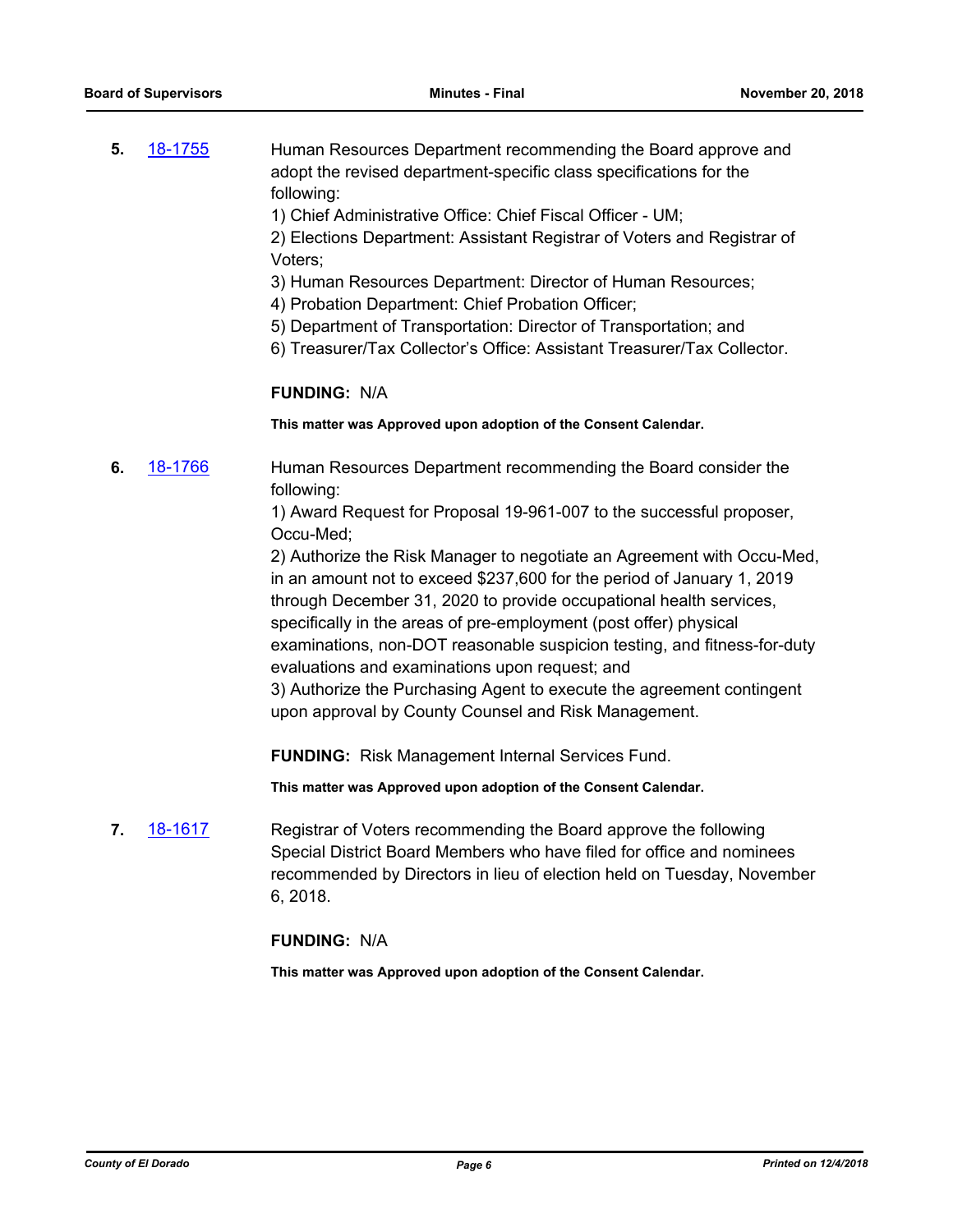**8.** [18-1156](http://eldorado.legistar.com/gateway.aspx?m=l&id=/matter.aspx?key=24506) Treasurer-Tax Collector, Revenue Recovery Division, recommending the Board authorize the Chair to sign Agreement for Services 3464 with the California Franchise Tax Board, for the term January 1, 2019 to December 31, 2021, to allow for the participation in the Court Ordered Debt Collection Program.

> **FUNDING:** Administrative fees charged by the Franchise Tax Board on amounts collected from debtors.

**This matter was Approved upon adoption of the Consent Calendar.**

**9.** [16-0305](http://eldorado.legistar.com/gateway.aspx?m=l&id=/matter.aspx?key=20961) Supervisor Ranalli recommending the Board find that a state of emergency continues to exist in El Dorado County as a result of unprecedented tree mortality due to drought conditions and related bark beetle infestations. (Cont. 11/13/18, Item 12)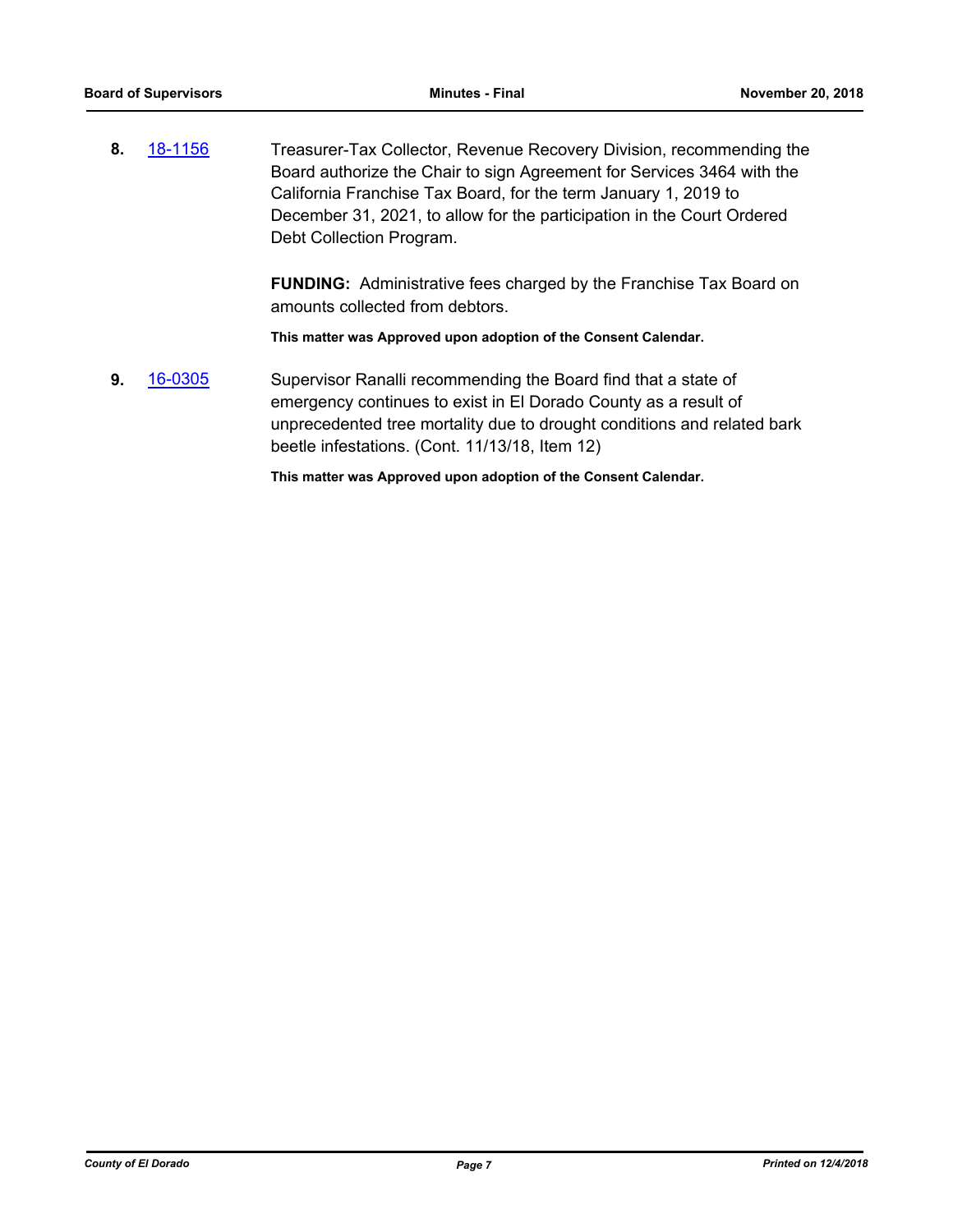# **HEALTH AND HUMAN SERVICES - CONSENT ITEMS**

| 10. 18-1728 | Health and Human Services Agency recommending the Board receive<br>and file special tax reports for County Service Area 3 and County Service<br>Area 7, specific to the County of El Dorado ambulance services for Fiscal<br>Year 2017-2018.<br><b>FUNDING:</b> Special tax and penalties on assessed properties in County<br>Service Area 3 and in County Service Area 7.                                                                                                                                                                                                                                                                                                                                                                    |
|-------------|-----------------------------------------------------------------------------------------------------------------------------------------------------------------------------------------------------------------------------------------------------------------------------------------------------------------------------------------------------------------------------------------------------------------------------------------------------------------------------------------------------------------------------------------------------------------------------------------------------------------------------------------------------------------------------------------------------------------------------------------------|
|             | This matter was Approved upon adoption of the Consent Calendar.                                                                                                                                                                                                                                                                                                                                                                                                                                                                                                                                                                                                                                                                               |
| 11. 18-1658 | Health and Human Services Agency, Veterans Affairs program<br>recommending the Board:<br>1) Approve and authorize the Chair to sign the California Department of<br>Veteran Affairs "County Subvention Program Certificate of Compliance"<br>and the "Medi-Cal Cost Avoidance Program Certificate of Compliance"<br>for Fiscal Year 2018-19 for the participation in each of these programs;<br>and<br>2) Authorize the County Veterans Service Officer to actively participate in<br>the promotion of the California Veterans License Plate program under<br>California Military and Veterans Code Section 972.1.<br><b>FUNDING</b><br>State & Federal Funding (\$81,143)<br>This matter was Approved upon adoption of the Consent Calendar. |
| 12. 18-1713 | Library Department recommending the Board receive and file the<br>following reports for special taxes for County Service Area 10, specific to<br>County of El Dorado library services for Fiscal Year 2017-18:<br>1) Reports pursuant to Government Code § 50075.1 that:<br>a) Specify the authority under which the County may levy a special tax for<br>library services, § 50075.1;<br>b) Define the purposes for which this tax may be used § 50075.1; and<br>c) Identify the special tax revenue fund in the County of El Dorado.<br>2) Attachments to those reports demonstrating the amount of funds<br>collected and expended pursuant to Government Code § 50075.3.<br><b>FUNDING:</b> County Service Area 10 Special Taxes.         |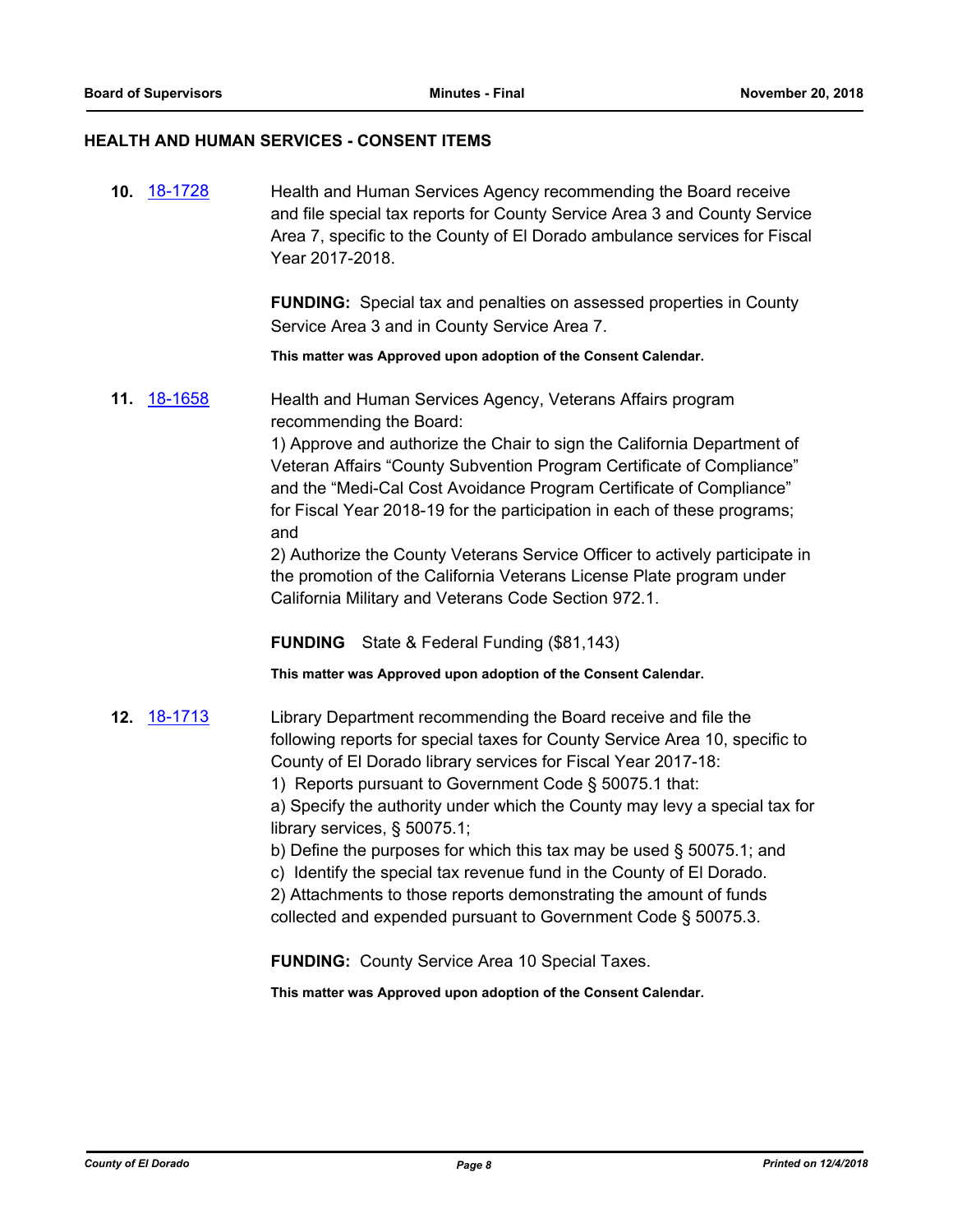#### **LAND USE AND DEVELOPMENT - CONSENT ITEMS**

**13.** [18-1752](http://eldorado.legistar.com/gateway.aspx?m=l&id=/matter.aspx?key=25103) Community Development Services, Department of Transportation, Environmental Management Department, and Chief Administrative Office, Facilities Division, recommending the Board approve the following: 1) Award Bid 19-405-021 for the purchase of Diesel Fuel and Winterization Fuel Additive to the low qualified bidders, Hunt & Sons, Inc. of Placerville, CA, and Flyers Energy, LLC of South Lake Tahoe, CA; 2) Authorize the Purchasing Agent to issue two purchase contracts totaling \$600,000, one to Hunt & Sons in the amount of \$571,000, and one to Flyers Energy in the amount of \$29,000 for a twelve month (12-month) award period, following Board approval; 3) Authorize the Purchasing Agent to increase the purchase contracts on an "as needed" basis during the awarded period as long as funding is available within the requesting department's budget; and 4) Authorize the Purchasing Agent to extend the Purchase Contracts for one (1) additional twelve (12) month award period at the same pricing, terms and conditions.

> **FUNDING:** General Fund for Facilities Generator Fuel Tanks (Categories IV & V). Road Fund Discretionary for Department of Transportation for maintenance equipment and vehicles (Categories I, II & III). CSA 10 Funding for Environmental Management Generator Fuel Tank (Category VI).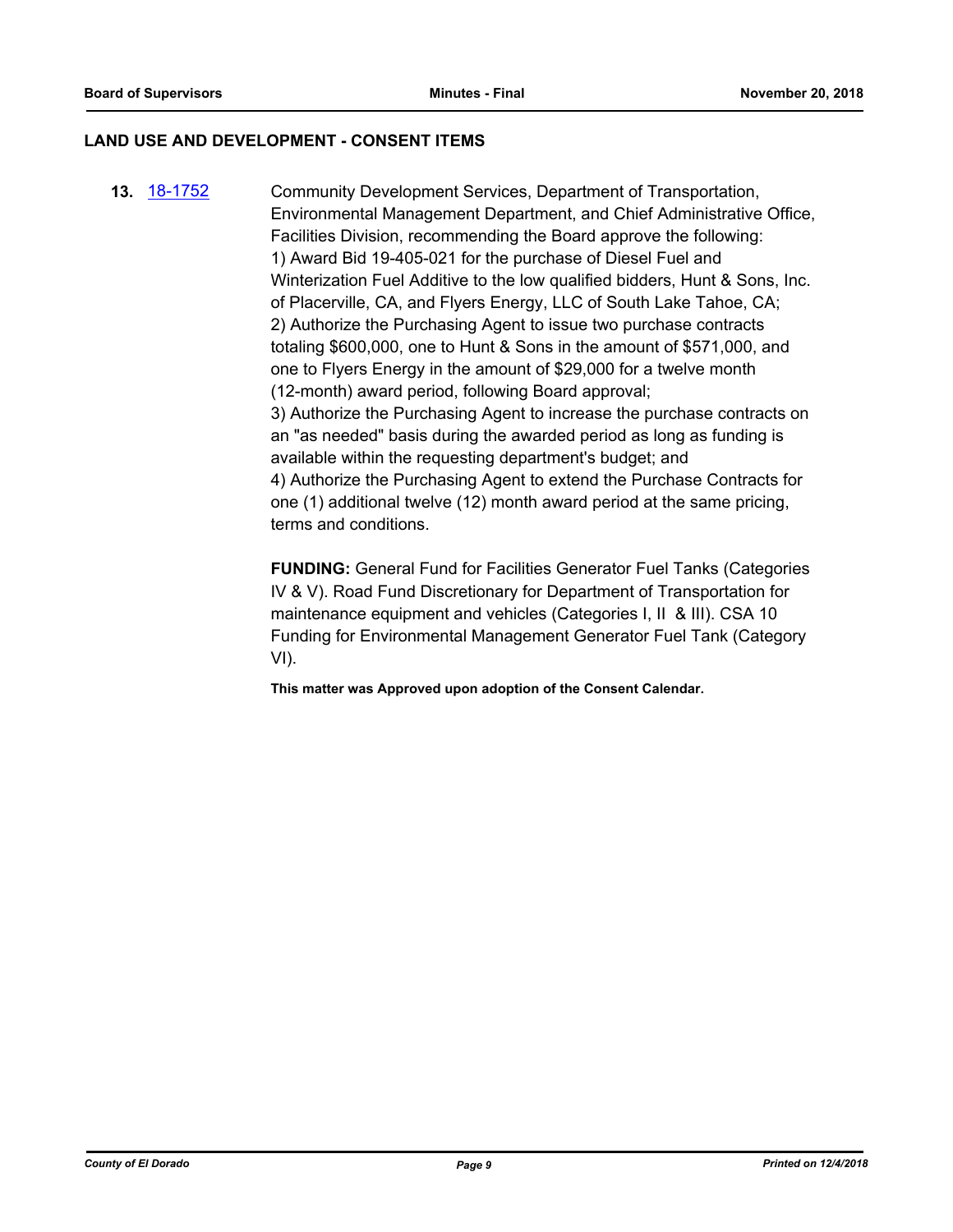| <b>14. 18-1345</b> | Community Development Services, Department of Transportation,<br>recommending the Board:<br>1) Award Request for Proposal 19-918-006 for on-call surveying support<br>services to the successful proposer R.E.Y. Engineers, Inc.;<br>2) Approve and authorize the Chair to sign Agreement for Services 3313<br>with R.E.Y. Engineers, Inc., for a not-to-exceed amount of \$450,000, with<br>a term commencing upon execution by both parties and expiring three<br>years thereafter;<br>3) Authorize the Purchasing Agent, or designee, to execute further<br>documents relating to Agreement for Services 3313, including<br>amendments which do not increase the maximum dollar amount or term of<br>the agreement, and contingent upon approval by County Counsel and<br>Risk Management; and<br>4) Make the findings that it is more economical and feasible to engage an<br>outside consultant to assist the County with on-call surveying support<br>services in accordance with Ordinance 3.13.040. |
|--------------------|-------------------------------------------------------------------------------------------------------------------------------------------------------------------------------------------------------------------------------------------------------------------------------------------------------------------------------------------------------------------------------------------------------------------------------------------------------------------------------------------------------------------------------------------------------------------------------------------------------------------------------------------------------------------------------------------------------------------------------------------------------------------------------------------------------------------------------------------------------------------------------------------------------------------------------------------------------------------------------------------------------------|
|                    | <b>FUNDING:</b> Various funding sources as detailed in the Department of<br>Transportation's Capital Improvement Program, Land Development, and<br>Right of Way projects, including federal, state, and local funding.                                                                                                                                                                                                                                                                                                                                                                                                                                                                                                                                                                                                                                                                                                                                                                                      |
|                    | This matter was Approved upon adoption of the Consent Calendar.                                                                                                                                                                                                                                                                                                                                                                                                                                                                                                                                                                                                                                                                                                                                                                                                                                                                                                                                             |
| <b>15.</b> 18-1441 | Community Development Services, Department of Transportation,<br>recommending the Board approve the following:<br>1) Award Bid 19-961-014 for Hauling Services for the West Slope of El<br>Dorado County to the low qualified bidder, Blain Stumpf Trucking of<br>Shingle Springs, CA;<br>2) Authorize the Chair to sign an agreement for Hauling Services for the<br>West Slope of El Dorado County in the amount of \$450,000 for a thirty-six<br>month (36-month) period beginning on January 1, 2019 ending on<br>December 31, 2021; and<br>3) Authorize the Purchasing Agent to increase the contract amount and<br>sign any additional amendments to the agreement for Hauling Services<br>for the West Slope of El Dorado County on an "as needed" basis during<br>the awarded period as long as funding is available within the requesting<br>department's budget.                                                                                                                                  |
|                    | <b>FUNDING: Road Fund Discretionary, Senate Bill 1 - RMRA.</b>                                                                                                                                                                                                                                                                                                                                                                                                                                                                                                                                                                                                                                                                                                                                                                                                                                                                                                                                              |
|                    | A motion was made by Supervisor Novasel, seconded by Supervisor Hidahl to<br>Approve action items 1 and 2 of this matter and not approve action item 3 based<br>on staff's recommendation.                                                                                                                                                                                                                                                                                                                                                                                                                                                                                                                                                                                                                                                                                                                                                                                                                  |
| Yes:               | 5 - Veerkamp, Frentzen, Ranalli, Novasel and Hidahl                                                                                                                                                                                                                                                                                                                                                                                                                                                                                                                                                                                                                                                                                                                                                                                                                                                                                                                                                         |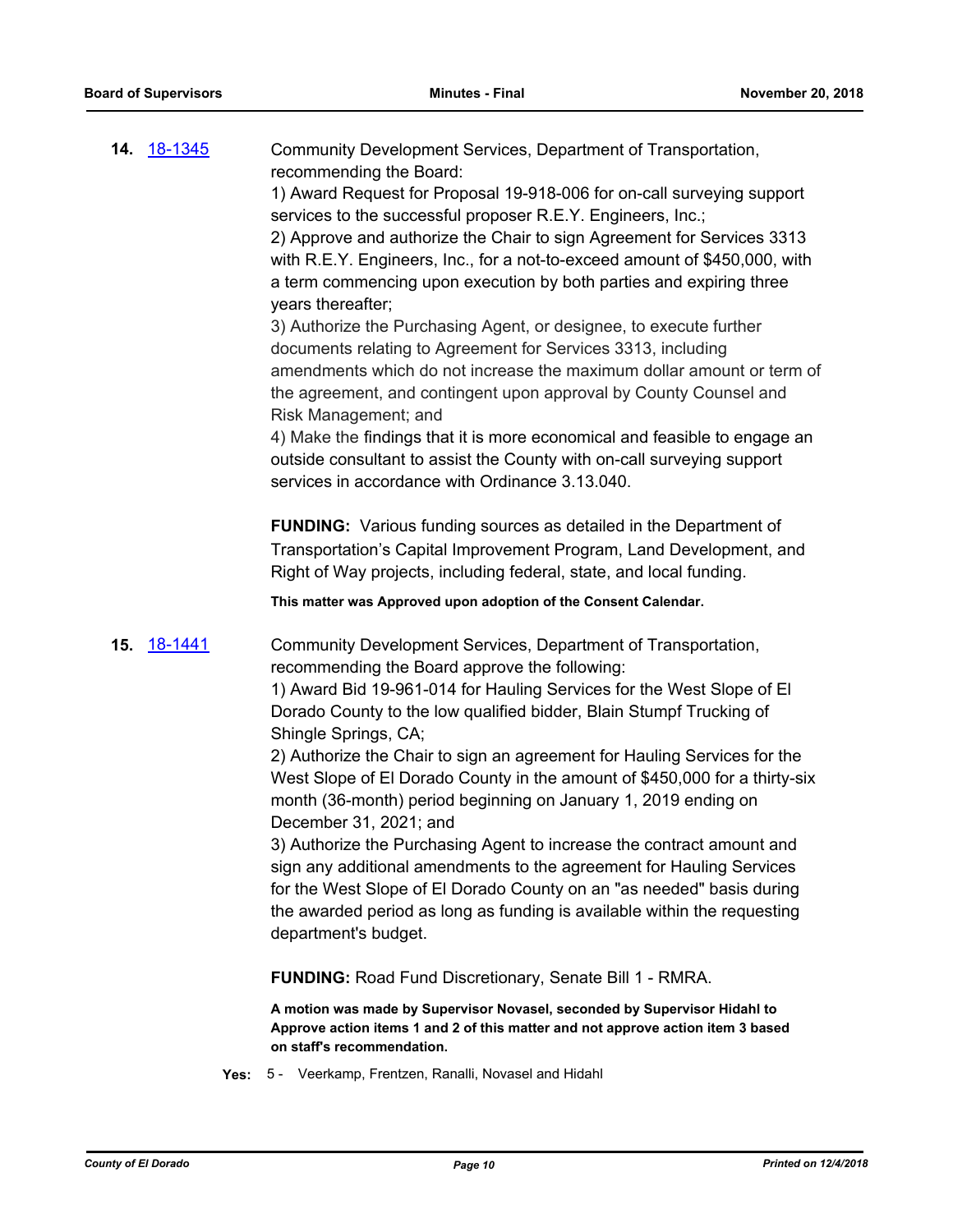**16.** [18-1540](http://eldorado.legistar.com/gateway.aspx?m=l&id=/matter.aspx?key=24891) Community Development Services, Department of Transportation - Fleet Services Unit, recommending the Board consider the following: 1) Dispense with the formal bidding process in accordance with Purchasing Ordinance 3.12.16, Section D; 2) Authorize the Purchasing Agent to utilize the State of California competitively bid Contract 1-18-23-23D for the acquisition of thirteen (13) 2019 Chevrolet Suburban Police Pursuit Vehicles for the Department of Transportation - Fleet Services Unit; and 3) Authorize the Purchasing Agent to sign a purchase order to the awarded State vendor, Winner Chevrolet of Elk Grove, CA. in the amount of \$541,632 plus applicable delivery, fees and taxes (estimated at \$41,333) for a one time purchase following Board approval.

**FUNDING:** Fleet Services Fund and Rural Counties Funds.

*Public Comment: K. Payne*

**A motion was made by Supervisor Veerkamp, seconded by Supervisor Hidahl to Approve this matter to include a clerical correction to the name of the vehicle as Chevrolet Tahoe.**

**Yes:** 5 - Veerkamp, Frentzen, Ranalli, Novasel and Hidahl

**17.** [18-1580](http://eldorado.legistar.com/gateway.aspx?m=l&id=/matter.aspx?key=24931) Community Development Services, Planning and Building Department, Long Range Planning, recommending that the Board: 1) Approve and authorize the Chair to sign a Memorandum of Understanding between El Dorado County and the El Dorado County Water Agency;

> 2) Approve the Introduction (First Reading) of Ordinance **5096** to repeal Ordinance 4385 and repeal and replace El Dorado County Ordinance 4325 - Providing For Public Water Planning (the repeal or amendment of Ordinance No. 4325 requires unanimous approval by the Board of Supervisors); and

3) Continue Ordinance 5096 to December 4, 2018 for Final Passage (Second Reading). (Est. Time: 20 Min.)

**FUNDING:** There is no funding associated with this item.

#### *Public Comment: Ken Payne*

**A motion was made by Supervisor Hidahl, seconded by Supervisor Veerkamp to Approve this matter and Continue Ordinance 5096 to December 4, 2018 for Final Passage (Second Reading) and direct staff to include additional language in the Ordinance to reference the preparation and posting on an appropriate county website the Countywide Water Management Plan and updates and Urban Water Management plans as provided for in a Memorandum of Understanding between the County of El Dorado and the El Dorado County Water Agency.**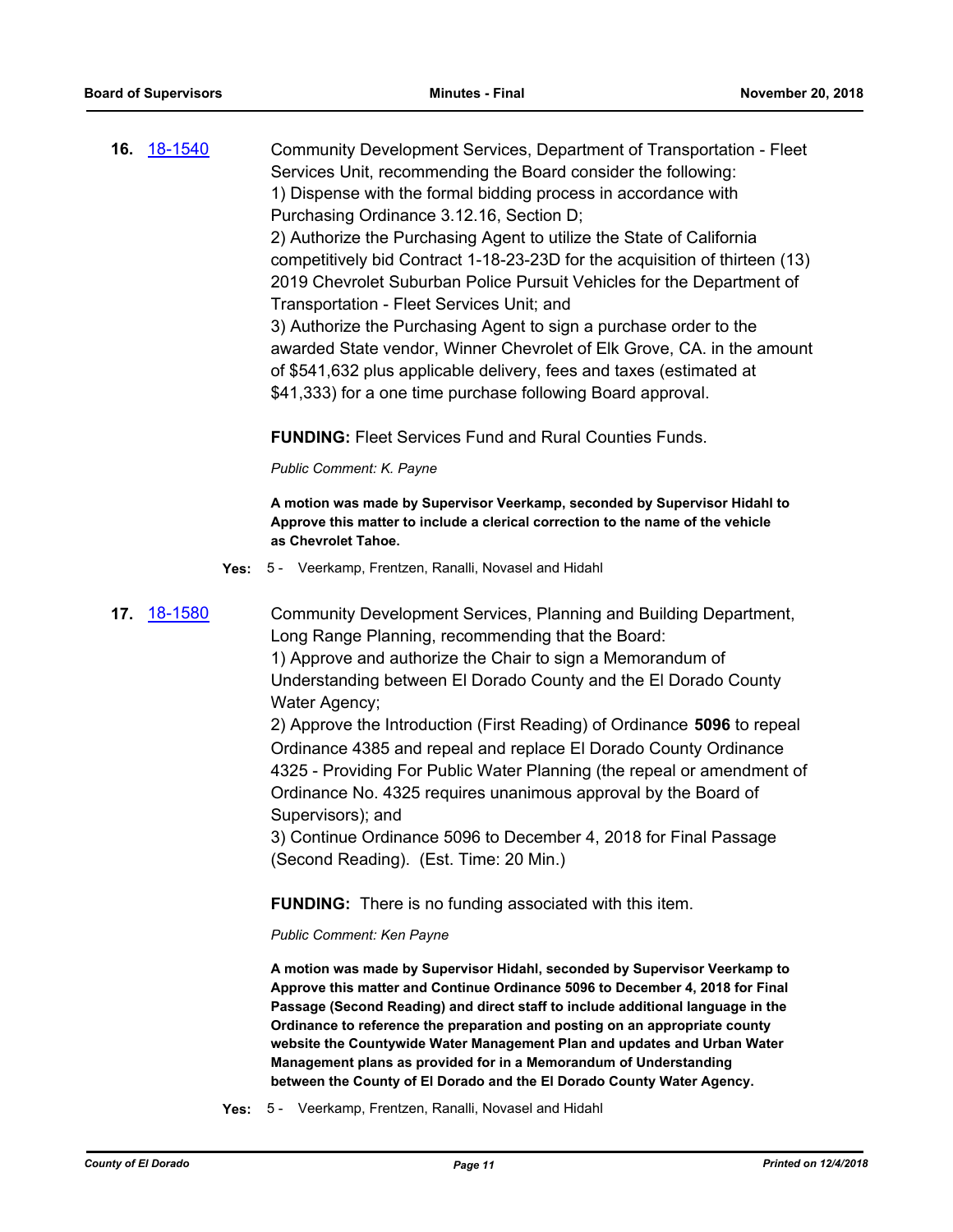### **LAW AND JUSTICE - CONSENT ITEMS**

**18.** [18-1720](http://eldorado.legistar.com/gateway.aspx?m=l&id=/matter.aspx?key=25071) Sheriff and Probation Departments, recommending the Board approve the following: 1) Award Bid 19-200-011 for the purchase of Institutional Clothing, Bedding, Footwear, and Toiletries to the low qualified bidders, Bob Barker Company of Fuquay Varina, NC, Victory Supply Inc. of Mount Pleasant, TN;

> 2) Authorize the Purchasing Agent to issue two (2) purchase contracts to the same two (2) bidders for a total of \$105,000; one to Bob Barker in the amount of \$70,000, and one to Victory Supply in the amount of \$35,000 for a twelve-month (12-month) award period following Board approval; and

3) Authorize the Purchasing Agent to increase the blanket purchase contracts on an "as needed" basis during the awarded period as long as funding is available within the requesting department's budget.

**FUNDING:** General Fund.

**This matter was Approved on the consent calendar.**

# **END CONSENT CALENDAR**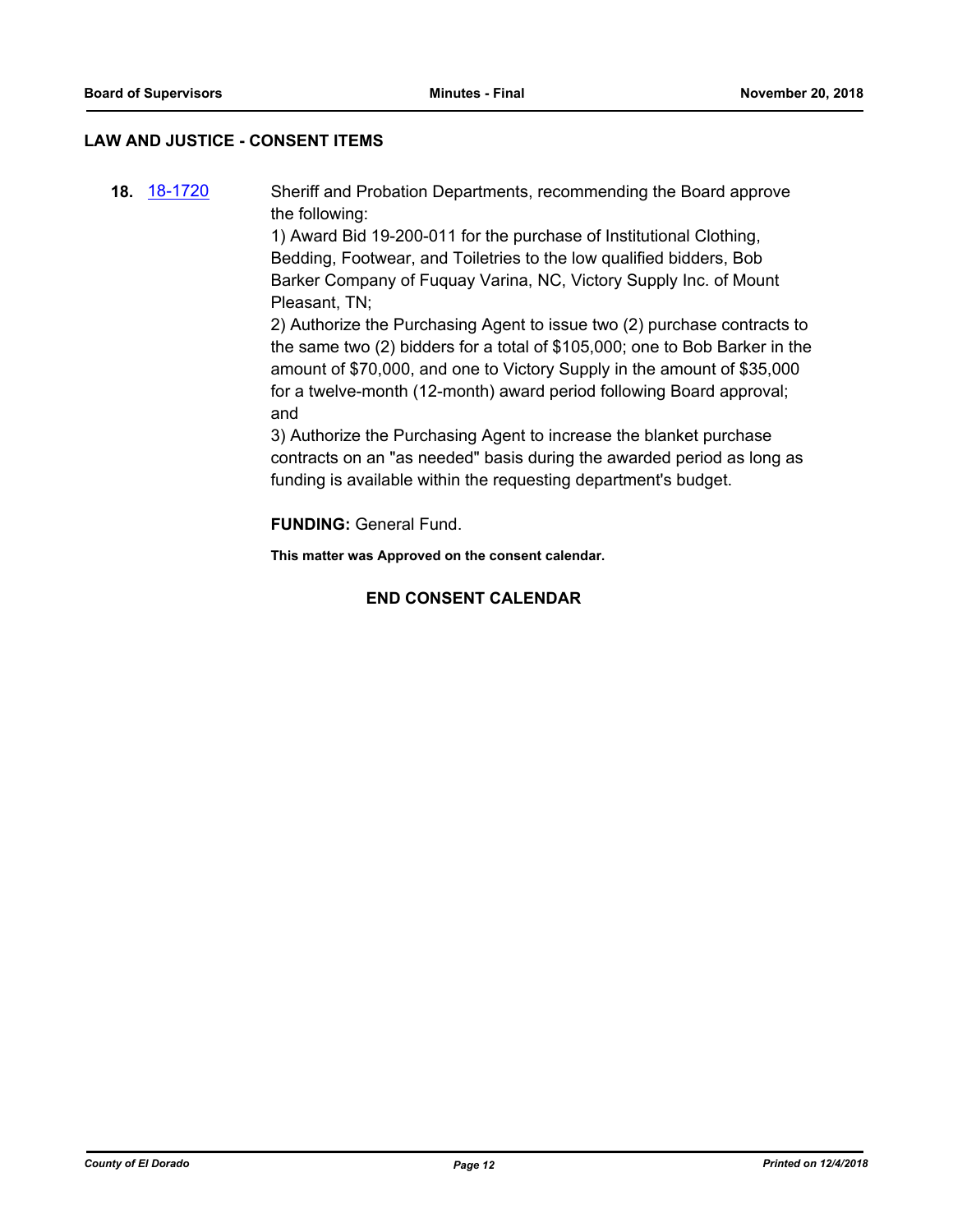### **DEPARTMENT MATTERS (Items in this category may be called at any time)**

**19.** [18-1556](http://eldorado.legistar.com/gateway.aspx?m=l&id=/matter.aspx?key=24907) Air Quality Management District (AQMD) recommending the Board, acting as the AQMD Board of Directors:

> 1) Receive a presentation on options for a permanent AQMD office including:

a) The Sheriff's Civil Annex space in the lower level of Building A currently occupied by the Sheriff's Fiscal Division staff, estimated cost \$511,000, which includes the addition of 36 new parking spots;

b) A building to be constructed on County property adjacent to Building C on Fairlane Court, estimated cost \$1,563,407;

c) A building to be constructed on County property adjacent to the Library on Fair Lane, estimated cost \$1,500,000;

d) A refurbished modular building to be located on County property adjacent to the Library on Fair Lane, estimated cost \$510,000;

e) A renovated County owned office building at 525 Main Street, estimated cost \$875,000;

f) A renovated County owned office building at 515 Main Street, estimated cost \$710,000;

2) Select Option A, the Building A lower level space, as the preferred option;

3) Direct AQMD to work with CAO Facilities to establish the office; and 4) Approve and authorize the Air Pollution Control Officer to expend required AQMD funding by transferring funds to Facilities and executing contracts pending approval from County Counsel and Risk Management that do not exceed the total amount estimated for the project. (Est. Time: 20 Min.)

**FUNDING:** 60% Permit Revenues, 33% State Surcharge Fees and 7% State Subvention.

*Public Comment: K. Payne*

**A motion was made by Supervisor Veerkamp, seconded by Supervisor Frentzen to:**

**1) Approve Option A for use of the Sheriff's Civil Annex space in the lower level of Building A;**

**2) Direct AQMD to work with CAO Facilities to establish the office space; 3) Approve and authorize the Air Pollution Control Officer to expend required AQMD funding by transferring funds to Facilities and executing contracts pending approval from County Counsel and Risk Management that do not exceed the total amount estimated for the project.**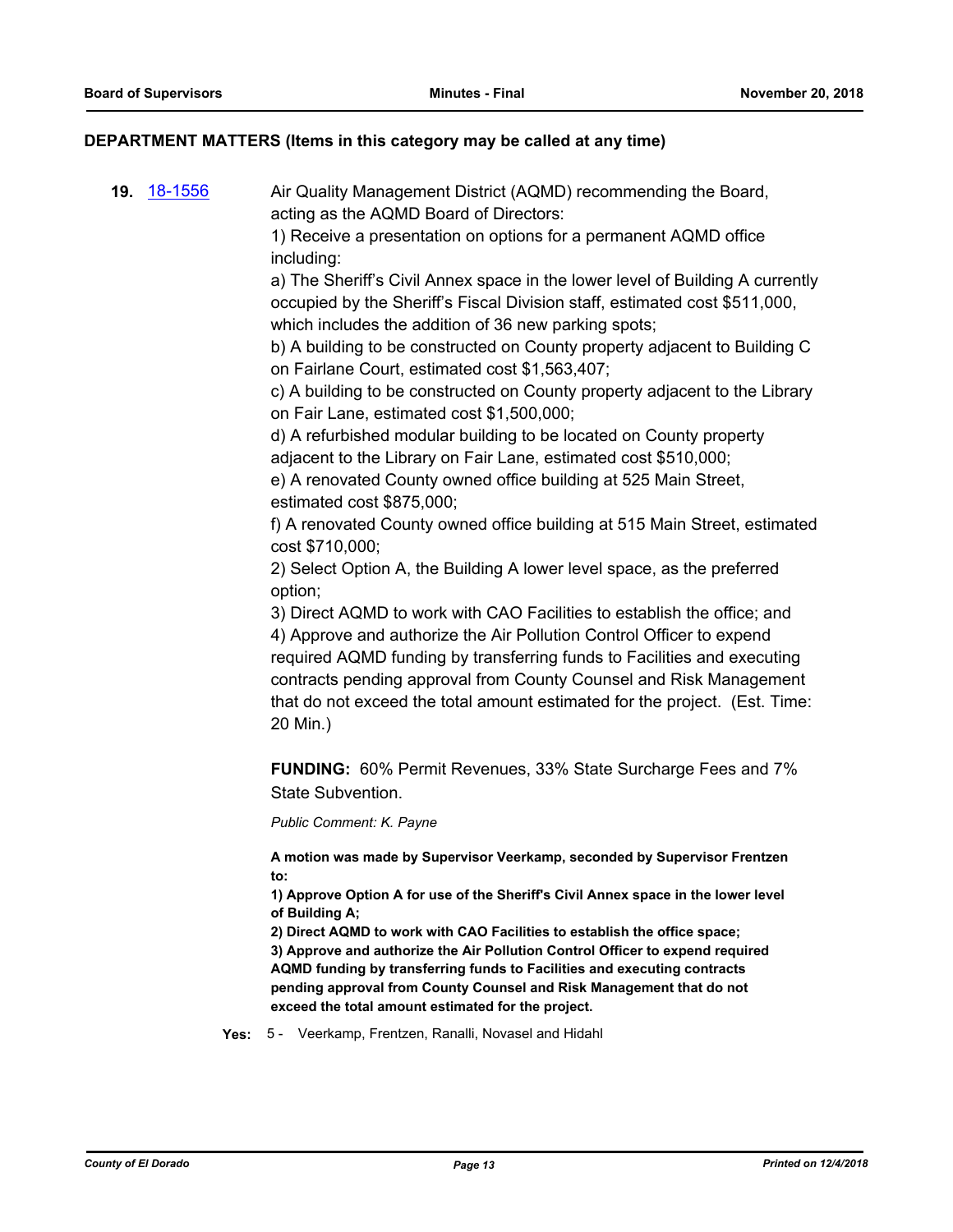**20.** [18-1425](http://eldorado.legistar.com/gateway.aspx?m=l&id=/matter.aspx?key=24777) Agriculture Department recommending the Board consider providing direction to staff, pursuant to Board Policy A-3, to proceed with establishing an ordinance that supports an Agricultural Conservation Easement Program. (Est. Time: 15 Min.)

> **FUNDING:** Voluntary easement donations by property owners requesting General Plan amendments or rezones from agricultural to non-agricultural zones, voluntary donations, grants.

*Public Comment: D. Zalinski, L. Brent-Bumb*

**A motion was made by Supevisor Novasel, seconded by Supervisor Ranalli to Approve this matter.**

- **Yes:** 5 Veerkamp, Frentzen, Ranalli, Novasel and Hidahl
- **21.** [18-1797](http://eldorado.legistar.com/gateway.aspx?m=l&id=/matter.aspx?key=25148) Community Development Services, Department of Transportation, recommending the Board approve and authorize the Chair to sign a budget transfer reducing the General Fund designation for Road Improvements (designated fund balance) by \$686,606 and increasing the operating transfer out to the Department of Transportation by the same amount to allow for a General Fund contribution to the Road Fund for expenses incurred in Fiscal Year 2017-18 to repair roads that were damaged during the 2017 winter storms. (4/5 vote required to approve the budget transfer) (Est. Time: 15 Min.)

#### **FUNDING:** General Fund.

*Public Comment:*

**A motion was made by Supervisor Veerkamp, seconded by Supervisor Hidahl to Approve this matter.**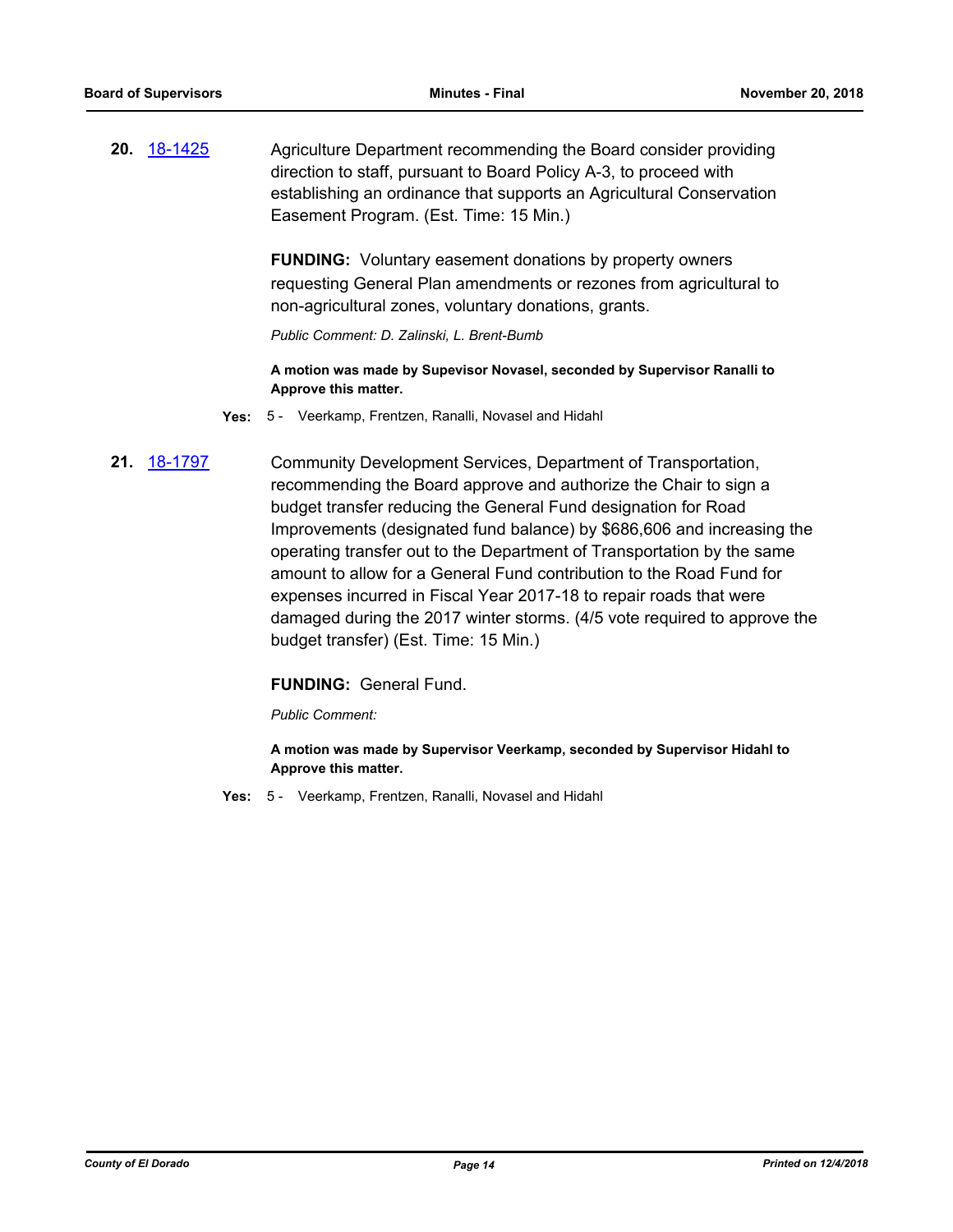#### **10:30 A.M. - TIME ALLOCATION**

**22.** [18-1601](http://eldorado.legistar.com/gateway.aspx?m=l&id=/matter.aspx?key=24952) Chief Administrative Office recommending the Board receive a presentation from Jody Franklin of the El Dorado County Chamber of Commerce - Visitor's Authority on activities completed for Fiscal Year 2017-18. (Est. Time: 30 Min.)

#### **FUNDING:** N/A

*Public Comment: K. Payne, T. Kayes, D. Zalenski*

**Received and filed.**

#### **11:00 A.M. - TIME ALLOCATION**

- **23.** [18-1763](http://eldorado.legistar.com/gateway.aspx?m=l&id=/matter.aspx?key=25114) Community Development Services, Planning and Building Department, recommending the Board: 1) Receive a presentation on the County's Implementation Plans to comply with the State of California Trash Policy; 2) Endorse staff's recommended Track 2 strategy to demonstrate full trash capture equivalency for both the West Slope and the Lake Tahoe Basin to comply with the Trash Policy; and 3) Direct staff to send the required submittals to the State Water Resources Control Board and the Lahontan Regional Water Quality Control Board by December 1, 2018. (Est. Time: 30 Min.) **FUNDING:** Garbage Franchise Fees, National Pollutant Discharge Elimination System - General Fund and Road Fund. *Public Comment: T. Kayes.* **A motion was made by Supervisor Hidahl, seconded by Supervisor Ranalli to Approve this matter.**
	- **Yes:** 5 Veerkamp, Frentzen, Ranalli, Novasel and Hidahl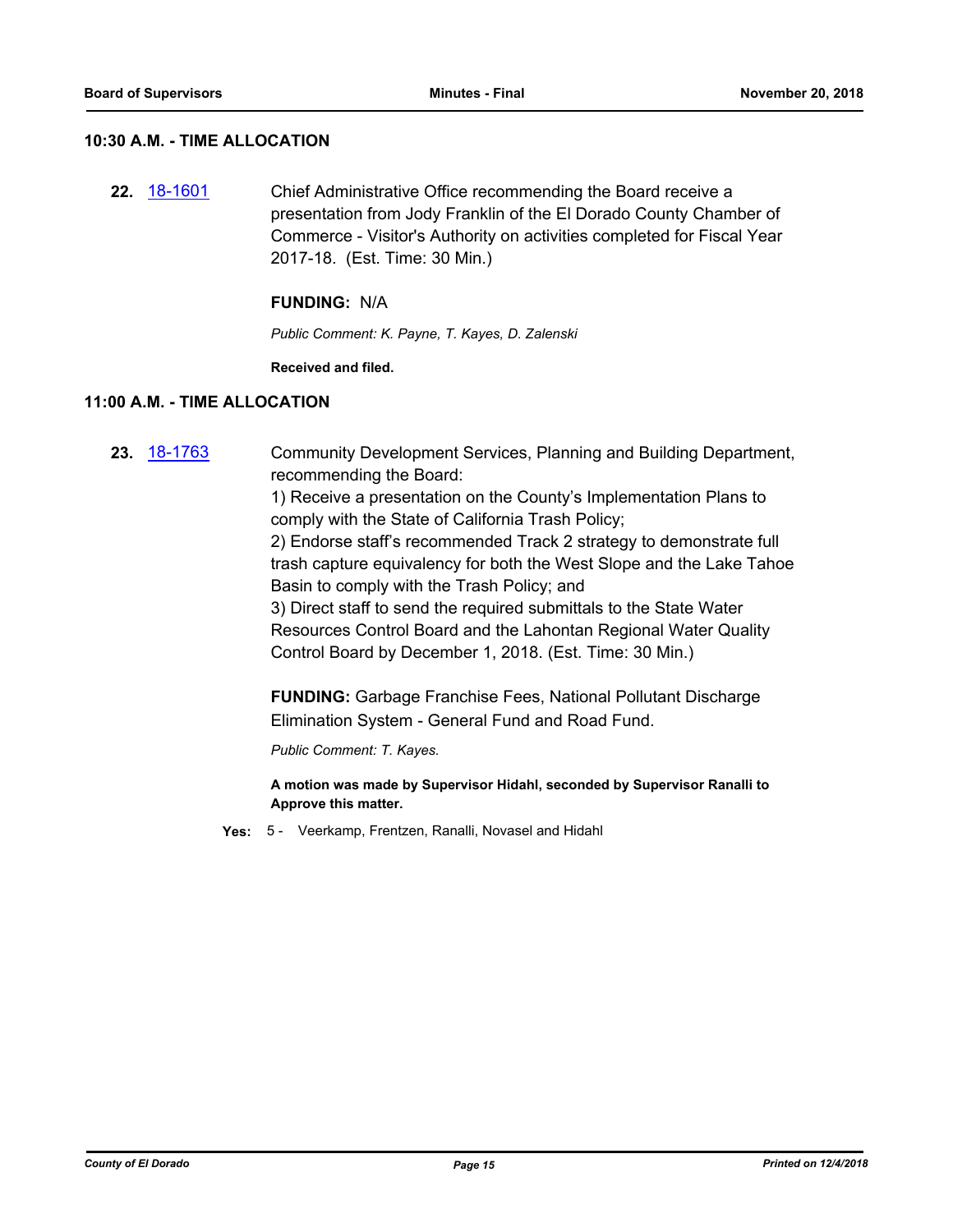#### **1:00 P.M. - TIME ALLOCATION**

**24.** [18-1767](http://eldorado.legistar.com/gateway.aspx?m=l&id=/matter.aspx?key=25118) Chief Administrative Office recommending the Board consider and approve amendments to the Fiscal Year 2018-2019 Adopted Budget to incorporate recommended uses for General Fund fund balance carried over from Fiscal Year 2017-2018, to incorporate various non-policy related adjustments to reflect information that arose following the approval of the Recommended Budget, and approve Amendment 1 to the Fixed Asset listing. A 4/5 vote is required to approve the Budget Amendments. (Est. Time: 2 Hr.)

**FUNDING:** County-wide Budget; General Fund fund balance; ACO Fund.

**A motion was made by Supervisor Veerkamp, seconded by Supervisor Novasel to approve amendments to the Fiscal Year 2018-2019 Adopted Budget to incorporate recommended uses for General Fund fund balance carried over from Fiscal Year 2017-2018, to incorporate various non-policy related adjustments to reflect information that arose following the approval of the Recommended Budget and approve Amendment 1 to the Fixed Asset listing.**

- **Yes:** 5 Veerkamp, Frentzen, Ranalli, Novasel and Hidahl
- **25.** [18-1802](http://eldorado.legistar.com/gateway.aspx?m=l&id=/matter.aspx?key=25153) Chief Administrative Office recommending the Board approve the Fiscal Year 2019-2020 Master Budget Calendar and appoint two members to the Fiscal Year 2019-2020 Budget Ad Hoc Committee. (Est. Time: 15 Min.)

**A motion was made by Supevisor Frentzen, seconded by Supervisor Veerkamp to approve this matter and appoint Supervisors Novasel and Hidahl to the Budget Ad Hoc Committeee for Fiscal Year 2019-2020.**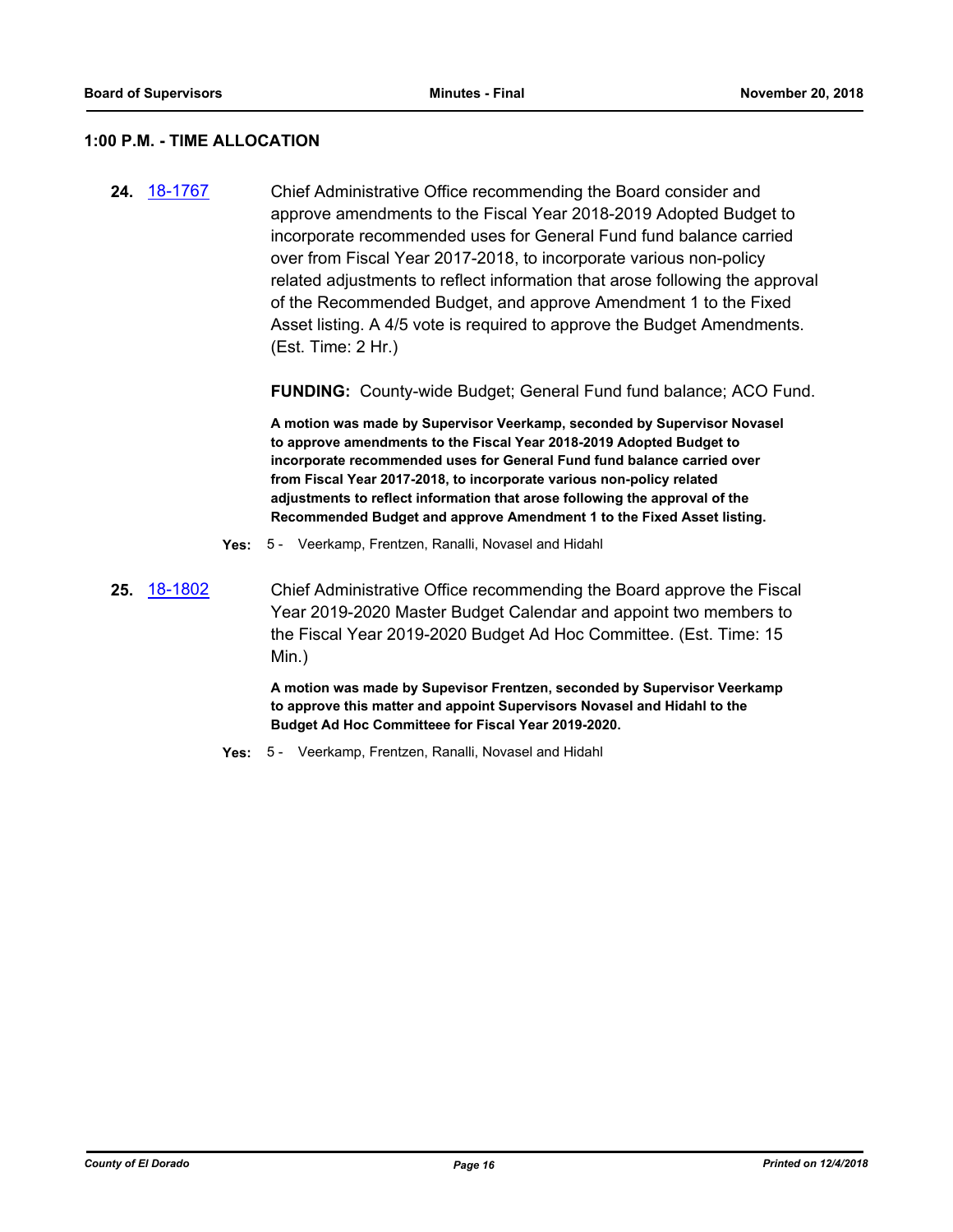# **ITEMS TO/FROM SUPERVISORS**

| Supervisor Novasel reported on the following:<br>Tahoe Regional Planning Agency and Tahoe Transit Authority Environmental<br>Impact Report for Tahoe revitalization project.<br>Attending the California State Association of Counties annual meeting in San<br>Diego next week.                                                                                                                                       |
|------------------------------------------------------------------------------------------------------------------------------------------------------------------------------------------------------------------------------------------------------------------------------------------------------------------------------------------------------------------------------------------------------------------------|
| Supervisor Veerkamp reported on the following:<br>El Dorado Water and Power Authority and Water Agency meetings.<br>South Fork of the American River (SOFAR) meeting regarding public awareness<br>during fire situations.                                                                                                                                                                                             |
| City of Placerville 2 by 2 meeting.<br>Sacramento Area Council of Governments meeting.<br>8 Members of Sacramento Area Council of Governments that were not                                                                                                                                                                                                                                                            |
| reelected.                                                                                                                                                                                                                                                                                                                                                                                                             |
| CalTrans employees who lost their homes in Paradise.<br>Apple Hill Farm pilot program internal meeting.<br>New employee orientation.                                                                                                                                                                                                                                                                                   |
| <b>Meeting with LAFCO.</b><br>Wishes everyone a Happy Thanksgiving.                                                                                                                                                                                                                                                                                                                                                    |
|                                                                                                                                                                                                                                                                                                                                                                                                                        |
| Supervisor Frentzen reported on the following:<br>Human Rights Commission meeting.                                                                                                                                                                                                                                                                                                                                     |
| El Dorado Water and Power Authority and Water Agency meetings.<br>LAFCO meeting.                                                                                                                                                                                                                                                                                                                                       |
| Supervisor Hidahl reported on the following:<br>El Dorado Hills Advisory Committee meeting.<br>El Dorado Water and Power Authority and Water Agency meetings.<br>Assemblymember Kiley regarding fire related matters.<br>El Dorado Hills Fire Advisory Board meeting on December 14th 11:00-12:00 at<br><b>Station 89.</b><br>Recognized the work of the Commission on Aging.<br>Juvenile Detention Facility luncheon. |
|                                                                                                                                                                                                                                                                                                                                                                                                                        |
| Supervisor Ranalli reported on the following:<br>El Dorado Water and Power Authority and Water Agency meetings.<br>Thanked the citizens and employees of El Dorado County who have volunteered<br>time and resources to supporting victims of the Camp Fire.                                                                                                                                                           |
| <b>CAO Don Ashton reported on the following:</b>                                                                                                                                                                                                                                                                                                                                                                       |
| County staff who are supporting the victims of the Camp Fire.<br>Attending California State Association of Counties in San Diego next week.                                                                                                                                                                                                                                                                            |
| El Dorado Law Contract figure was incorrect in the staff report, a memo will be<br>attached to the agenda item which was approved by the Board on June 20, 2017<br>(File 17-0641).                                                                                                                                                                                                                                     |
| Sacramento Area Council of Governments regional managers association<br>meeting.                                                                                                                                                                                                                                                                                                                                       |
| California Economic Summit last week.<br>Stakeholder meeting regarding housing scheduled for January 25, 2019.                                                                                                                                                                                                                                                                                                         |
|                                                                                                                                                                                                                                                                                                                                                                                                                        |

**CAO UPDATE**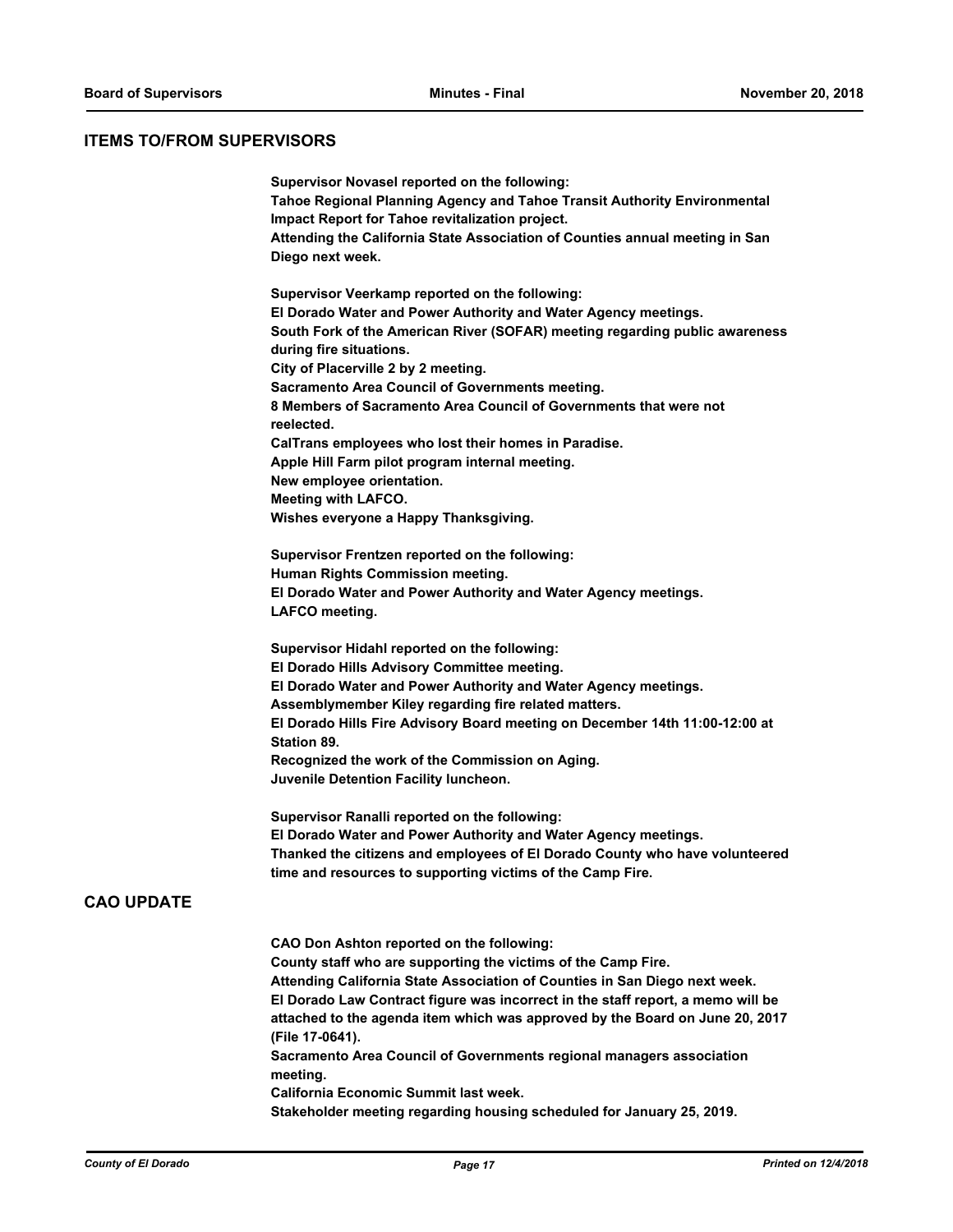[18-1846](http://eldorado.legistar.com/gateway.aspx?m=l&id=/matter.aspx?key=25196) CAO UPDATE (See Attachment)

# **ADJOURNED AT 3:15 P.M.**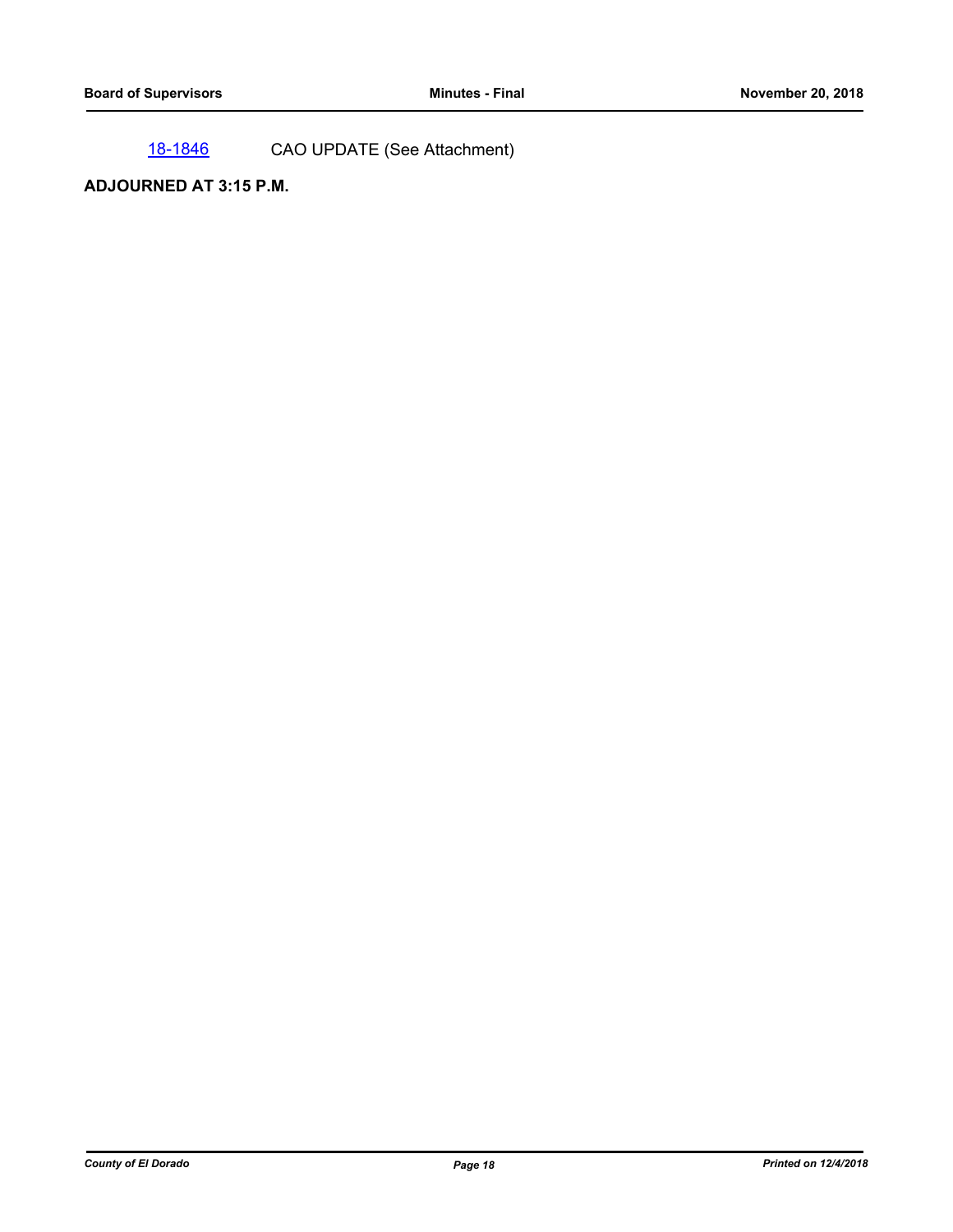# **CLOSED SESSION**

|     | <b>26.</b> 18-1682 | Conference with Legal Counsel - Initiation of Litigation pursuant to<br>Government Code Section 54956.9(d)(4). Number of potential cases: (1).<br>(Est. Time: 15 Min.) (Cont. 11/13/18, Item 35)                                                                                                                      |
|-----|--------------------|-----------------------------------------------------------------------------------------------------------------------------------------------------------------------------------------------------------------------------------------------------------------------------------------------------------------------|
|     |                    | No Action Reported. All five Supervisors participated.                                                                                                                                                                                                                                                                |
| 27. | 18-1808            | <b>Conference with Legal Counsel - Significant Exposure to Litigation</b><br>pursuant to Government Code Section 54956.9(d)(2). Number of potential<br>cases: (1). (Est. Time: 20 Min.) (Cont. 11/13/18, Item 44)                                                                                                     |
|     |                    | No Action Reported. All five Supervisors participated.                                                                                                                                                                                                                                                                |
|     | <b>28.</b> 18-1815 | <b>Conference with Legal Counsel - Significant Exposure to Litigation</b><br>pursuant to Government Code Section 54956.9(d)(2). Number of<br>potential cases: (1). (Est. Time: 20 Min.)                                                                                                                               |
|     |                    | This matter was continued off calendar upon adoption of the agenda.                                                                                                                                                                                                                                                   |
| 29. | 18-1820            | Conference with Legal Counsel - Existing Litigation pursuant to<br>Government Code Section 54956.9(d)(1). Title: Thomas Austin and Helen<br>Austin v. the County of El Dorado, and Does 1 through 50, El Dorado<br>County Superior Court Case No. PC20150633. Number of potential<br>cases: (1). (Est. Time: 10 Min.) |

**By unanimous vote, the Board authorized a filing for a petition for extraordinary writ in the matter of Austin v. the County of El Dorado.**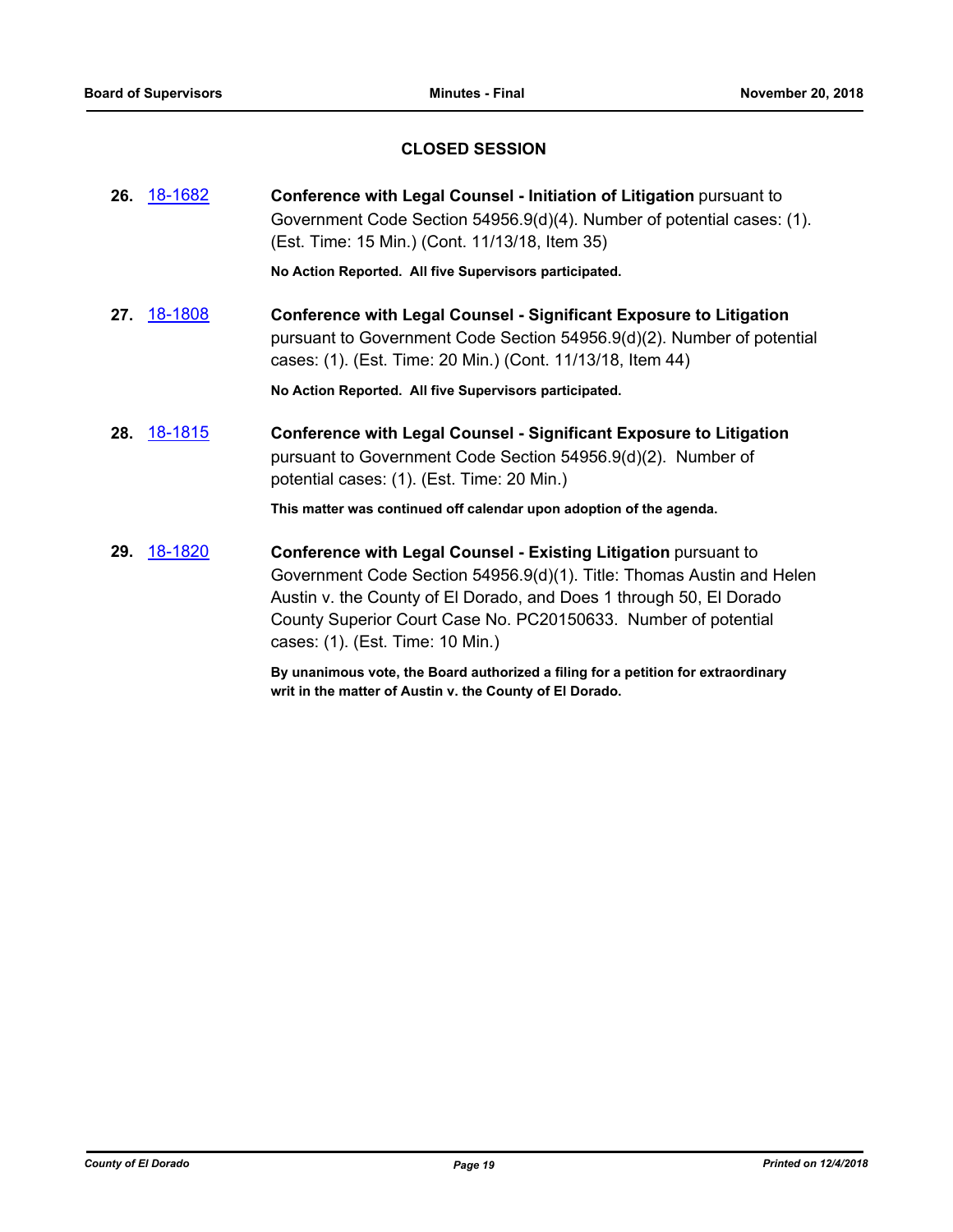On August 19, 2003, the Board adopted the following protocol: It is a requirement that all speakers, County staff and the public, when approaching the podium to make a visual presentation to the Board of Supervisors, must provide the Clerk with the appropriate number of hard copies of the presentation for Board members and the audience.